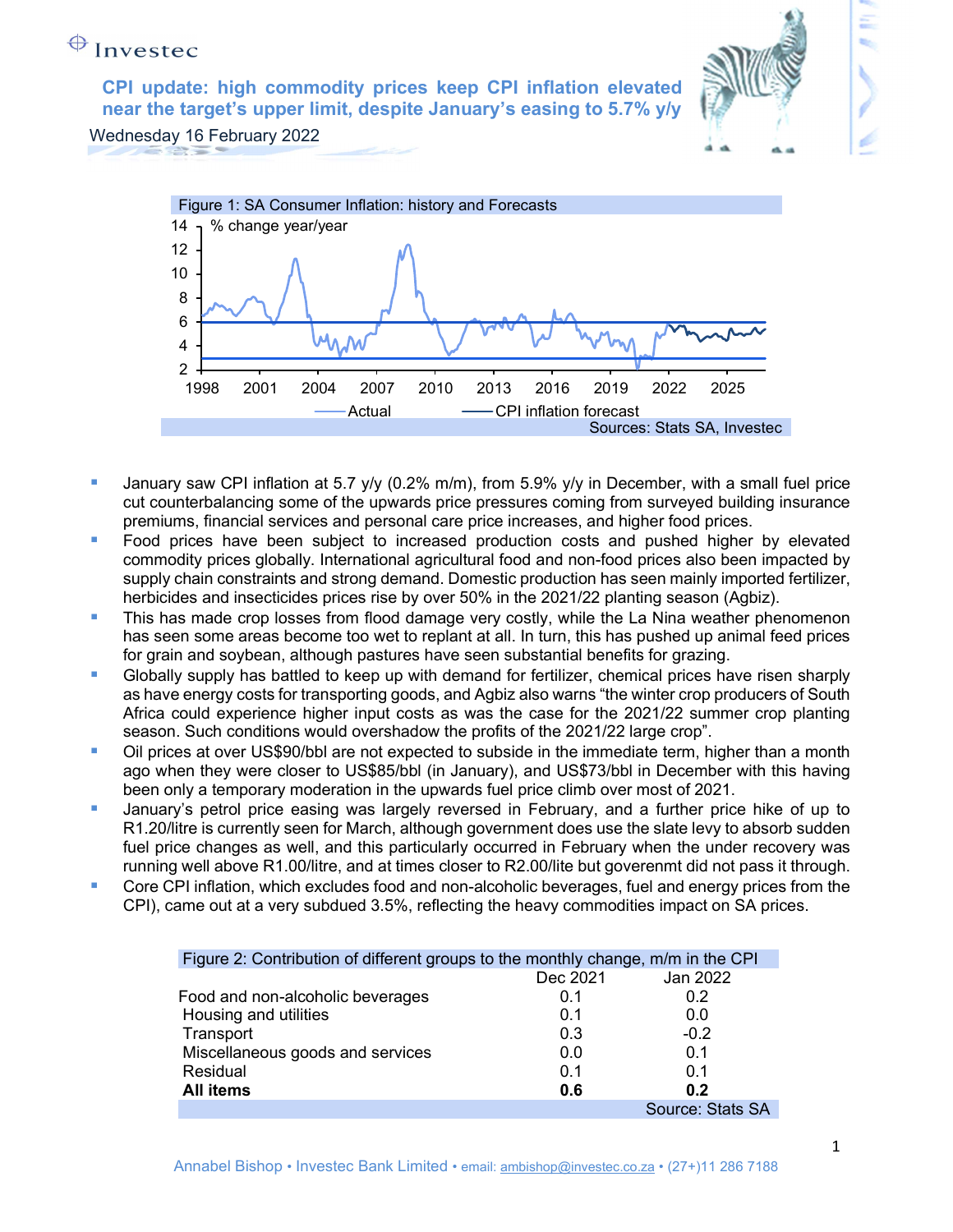CPI update: high commodity prices keep CPI inflation elevated near the target's upper limit, despite January's easing to 5.7% y/y

Wednesday 16 February 2022



- Indeed, goods' price inflation came out at 8.1%  $y/y$  in January (December 8.5%  $y/y$ ), while services' price inflation was at a moderate 3.4% y/y, similar to core inflation in SA, as the key drivers for changing price pressures remained food and energy costs.
- Semi- and non-durable goods did see inflation rates ease slightly in January, to 1.8% and 9.8% respectively (from 2.0% y/y and 10.5% y/y in December), with clothing and footwear price inflation (a key component of semi-durables) easing to 1.5% y/y from 1.7% y/y in December.
- Food price inflation has started rising again, at  $5.7\%$  y/y in January, up from  $5.5\%$  y/y in December, and excluding non-alcoholic beverages is at 6.2% y/y, up from 5.9% y/y in December. Alcoholic beverages and tobacco saw a small price inflation dip in January, but February's budget will see this sin tax category experience a marked price lift as usual.
- Excluding state administered prices, January's CPI inflation figure was 4.1% y/y, and it does exclude the state administered petrol price, but also electricity costs, which remained hefty in January, at 14.2%  $y/y$ , up from 14.0%  $y/y$  in January and around 6.0%  $y/y$  in the first half of the year.
- Insurance costs rose to 5.4% y/y from 5.0% y/y, and financial services inflation to 5.7% y/y from 4.7% y/y, adding to some start of year upwards price pressure. The slate levy is used to smooth the fuel price, and the petrol price increase in March may be around 60c/litre again, even though the under recovery is much bigger, but government is likely again not to pass it all through.

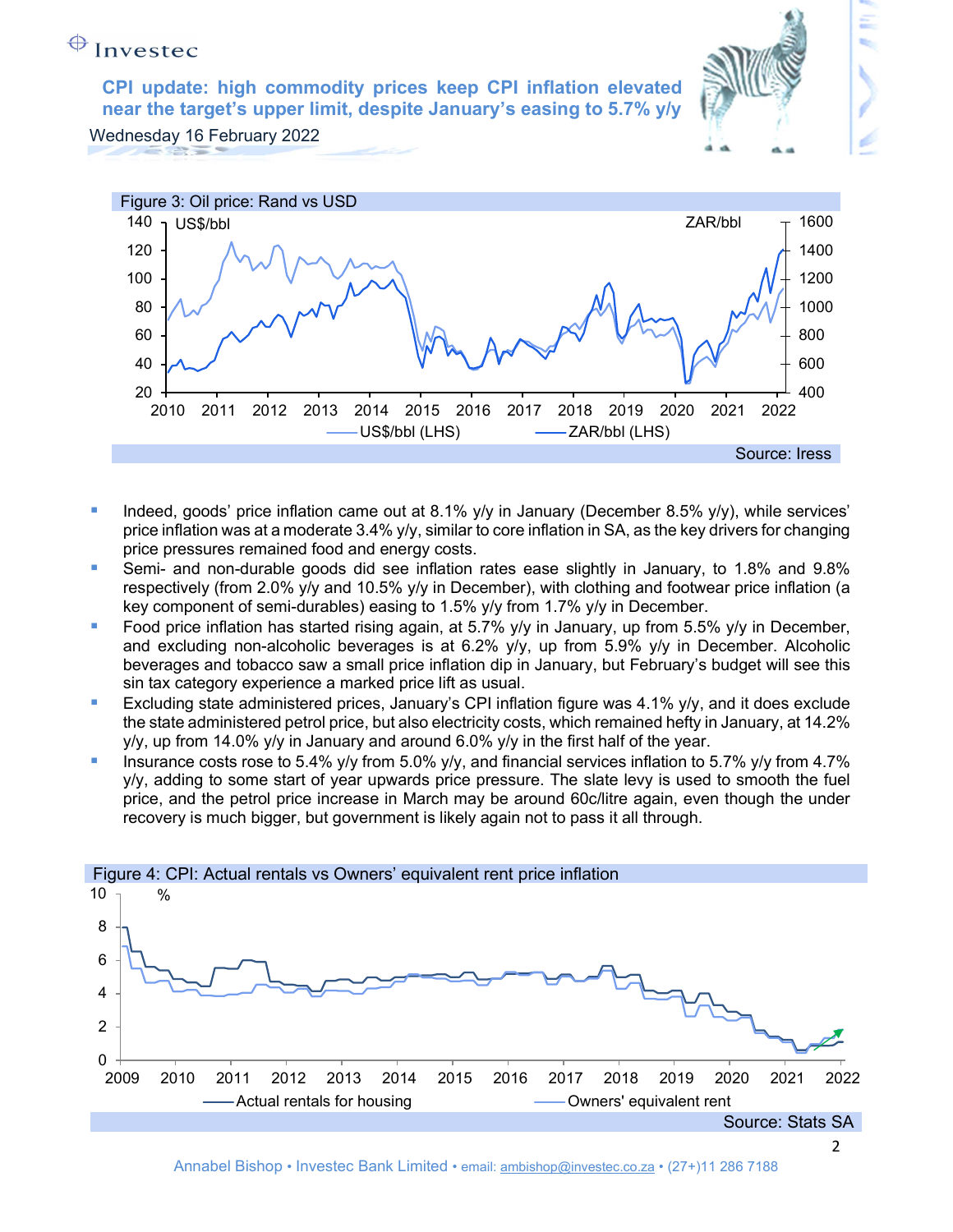CPI update: high commodity prices keep CPI inflation elevated near the target's upper limit, despite January's easing to 5.7% y/y



Wednesday 16 February 2022





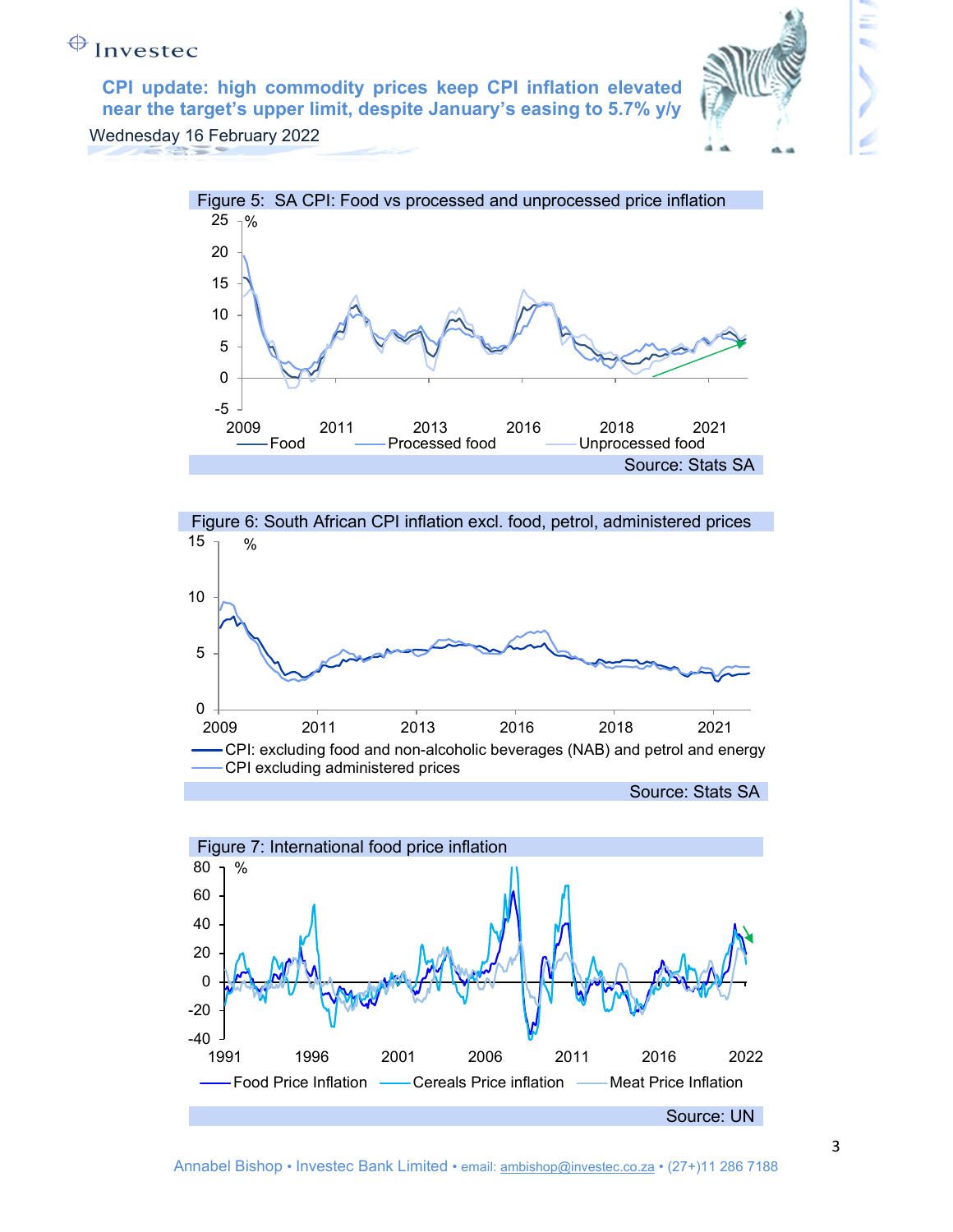### CPI update: high commodity prices keep CPI inflation elevated near the target's upper limit, despite January's easing to 5.7% y/y

### Wednesday 16 February 2022



#### Disclaimer

For the purposes of this disclaimer, Investec shall include Investec Bank Limited, its ultimate holding company, a subsidiary (or a subsidiary of a subsidiary) of that entity, a holding company of that entity or any other subsidiary of that holding company, and any affiliated entity of any such entities. "Investec Affiliates" shall mean any directors, officers, representatives, employees, advisers or agents of any part of Investec.

The information and materials presented in this report are provided to you solely for general information and should not be considered as an offer or solicitation of an offer to sell, buy or subscribe to any securities or any derivative instrument or any other rights pertaining thereto.

The information in this report has been compiled from sources believed to be reliable, but neither Investec nor any Investec Affiliates accept liability for any loss arising from the use hereof or makes any representations as to its accuracy and completeness. Any opinions, forecasts or estimates herein constitute a judgement as at the date of this report. There can be no assurance that future results or events will be consistent with any such opinions, forecasts or estimates. Past performance should not be taken as an indication or guarantee of future performance, and no representation or warranty, express or implied is made regarding future performance. The information in this report and the report itself is subject to change without notice. This report as well as any other related documents or information may be incomplete, condensed and/or may not contain all material information concerning the subject of the report; its accuracy cannot be guaranteed. There is no obligation of any kind on Investec or any Investec Affiliates to update this report or any of the information, opinions, forecasts or estimates contained herein.

Investec (or its directors, officers or employees) may, to the extent permitted by law, own or have a position or interest in the financial instruments or services referred to herein, and may add to or dispose of any such position or may make a market or act as a principal in any transaction in such financial instruments. Investec (or its directors, officers or employees) may, to the extent permitted by law, act upon or use the information or opinions presented herein, or research or analysis on which they are based prior to the material being published. Investec may have issued other reports that are inconsistent with, and reach different conclusions from, the information presented in this report. Those reports reflect the different assumptions, views and analytical methods of the analysts who prepared them. The value of any securities or financial instruments mentioned in this report can fall as well as rise. Foreign currency denominated securities and financial instruments are subject to fluctuations in exchange rates that may have a positive or adverse effect on the value, price or income of such securities or financial instruments. Certain transactions, including those involving futures, options and other derivative instruments, can give rise to substantial risk and are not suitable for all investors.

This report does not contain advice, except as defined by the Corporations Act 2001 (Australia). Specifically, it does not take into account the objectives, financial situation or needs of any particular person. Investors should not do anything or forebear to do anything on the basis of this report. Before entering into any arrangement or transaction, investors must consider whether it is appropriate to do so based on their personal objectives, financial situation and needs and seek financial advice where needed.

No representation or warranty, express or implied, is or will be made in relation to, and no responsibility or liability is or will be accepted by Investec or any Investec Affiliates as to, or in relation to, the accuracy, reliability, or completeness of the contents of this report and each entity within Investec (for itself and on behalf of all Investec Affiliates) hereby expressly disclaims any and all responsibility or liability for the accuracy, reliability and completeness of such information or this research report generally.

The securities or financial instruments described herein may not have been registered under the US Securities Act of 1933, and may not be offered or sold in the United States of America or to US persons unless they have been registered under such Act, or except in compliance with an exemption from the registration requirements of such Act. US entities that are interested in trading securities listed in this report should contact a US registered broker dealer.

For readers of this report in South Africa: this report is produced by Investec Bank Limited, an authorised financial services provider and a member of the JSE Limited.

For readers of this report in United Kingdom and Europe: this report is produced by Investec Bank Plc ("IBP") and was prepared by the analyst named in this report. IBP is authorised by the Prudential Regulation Authority and regulated by the Financial Conduct Authority and the Prudential Regulation Authority and is a member of the London Stock Exchange. This report is not intended for retail clients and may only be issued to professional clients and eligible counterparties, and investment professionals as described in S19 of the Financial Services and Markets Act 2000 (Financial Promotions) Order 2005.

For readers of this report in Ireland: this report is produced by Investec Bank plc (Irish Branch) and was prepared by the analyst named in this report. Investec Bank plc (Irish Branch) is authorised by the Prudential Regulation Authority in the United Kingdom and is regulated by the Central Bank of Ireland for conduct of business rules.

For readers of this report in Australia: this report is issued by Investec Australia Limited, holder of Australian Financial Services License No. 342737 only to 'Wholesale Clients' as defined by S761G of the Corporations Act 2001.